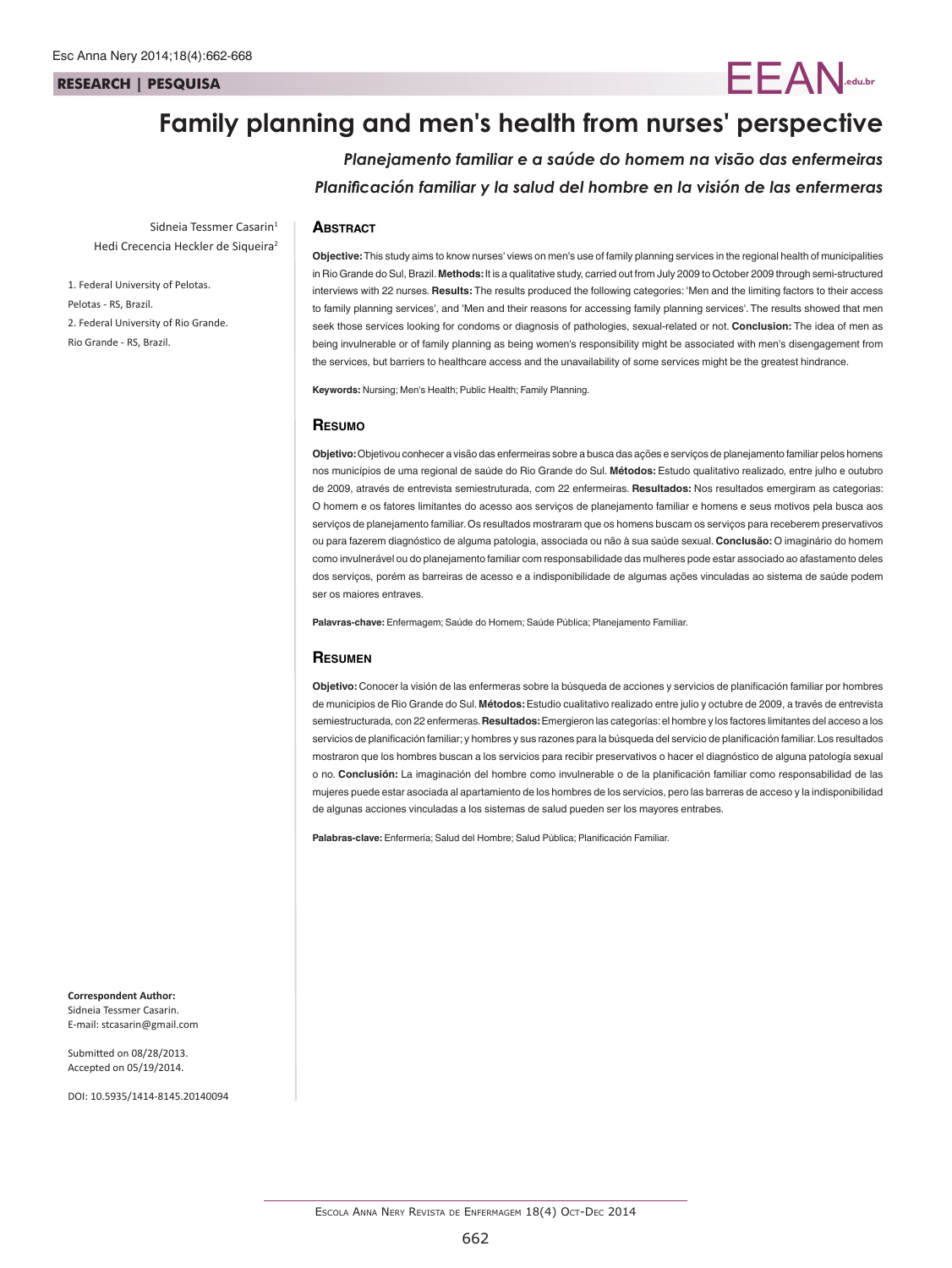## **INTRODUCTION**

The public policies on health care, throughout history, privilege specific population groups, such as women, children, adolescents and the elderly and spreading the idea that the health services, particularly primary care, is to meet the demands of these populations<sup>1</sup>. However, not always, these privileged populations have their rights guaranteed in terms of access to services quality healthcare.

Regarding the Family Planning, the policies for a long time, devoted mainly to women, which are responsible for the choice of contraceptive methods, of unplanned pregnancies and other acts in relation to family planning decision. The fact is that, giving visibility and power to women in directing the actions of Family Planning, left the men in uncertain situation<sup>2</sup>, causing some myths from a macho culture, consolidate it in society. Today, including male involvement in health care becomes a major challenge for health professionals $^3$ .

Only in August 2008, the Ministry of Health of Brazil, launched officially, the first public health policy that specifically addresses the health of Man<sup>2,4</sup>. The National Policy for Integral Care To Men's Health (PNAISH) recognizes that health is a basic social and citizenship rights of all Brazilian and "[...] aims to guide the actions and health services for the male population with completeness and equity focused on humane approach"4:35.

The PNAISH emphasizes issues of gender, stating that paradigm changes are necessary, to the male population, in relation to health care and the health of their family. Besides educational aspects, among other actions/activities, public health services need to welcome and make the man feel part of them. The implementation of PNAISH should occur associated with other existing policies, following the hierarchy of health care in which primary care is the gateway to the  $\mathsf{SUS^4}.$ 

With regard to family planning and reproductive and sexual rights, it is necessary to overcome the diminished responsibility of contraceptive practices on women, assuring to men the right to participate in the regulation of fertility and reproduction. Thus, parenting is not perceived only from the point of view of a legal obligation or a duty, but as a human right to participate in the entire process, including the decision to have children or not, how and when to have them as well as the monitoring of pregnancy, childbirth, postpartum and education in children<sup>4</sup>. In the comprehension of the current policy of the man, before seen as an obligation and men tended to escape, now it is a right<sup>2</sup>. Issues of reproductive and sexual health are on a first thematic area in actions of human health $3$ .

Brazilian scientific production, published from 2005, indexed in BIREME database (SciELO, LILACS and BDENF), searching in June 2010 by using the descriptor Men's Health, we identified 22 studies. Of these 22 studies, 10 mentioned the production of knowledge and the politics of healthcare for the man; five were about male sexual health, including behavior in the Sexually Transmitted Diseases (STDs); three studies were about cancer in men; one study about the profile of male mortality; two studies about cardiovascular disease; and a search was on male subjectivity. In fact, indexed studies were not found, in the bases that include Family Planning as focus of men's health, even with five research about to human sexuality. Thus, we perceive a large existing in knowledge production in relation to the theme of the actions of Family Planned in men's health, involving the activities of nursing.

Based on the above, this study aimed to know the nurses' view about the search of equity and family planning services for men in the municipalities of a regional health state of Rio Grande do Sul.

## **METHOD**

It is an exploratory, descriptive study with qualitative approach<sup>5,6</sup>. This article is part of a research entitled: "Family planning: actions and services of nursing/health".

This study was in the municipalities covered by a regional health of the state of Rio Grande do Sul, which comprises 22 municipalities, totaling 871,025 inhabitants. The coordinators of services nurses of Nursing primary care of these municipalities and/or nurses' coordinators of family planning activities participated of the study, totaling just 22 nurses.

The study followed the principles of Resolution 196/86 of the National Health Council. First, the study design was for consideration by the Association of Secretaries and Directors of Health, Southern Region - SOUTH ASSEDISA. After approval of the project by the institution, we sent it for consideration by Committee for Research Ethics of the Nursing University, of the Federal University of Pelotas, and approved in accordance with Opinion Nº 32/2009. In order to preserve the anonymity of the study subjects, these were identified by the letter N (Nurse) followed by an Arabic number, according to the order of the interviews.

Data collection was through semi-structure interviews<sup>7</sup>, in the period from July 27 to October 6, 2009. To ensure the credibility and integrity of the data collected, we recorded on digital media and then immediately transcribed all the interviews. After that, it was a fluent reading of the material aiming to capture the relevant aspects and identification of the topics in order to provide authors impregnating of content and dialogue with the data.

We worked with data carrying out the clippings, codification and subsequent categorization, as the recurrence data. However, the organization of the material and the formation of the *corpus* were by the completeness, considering all aspects in the script; the representativeness, considering the perspective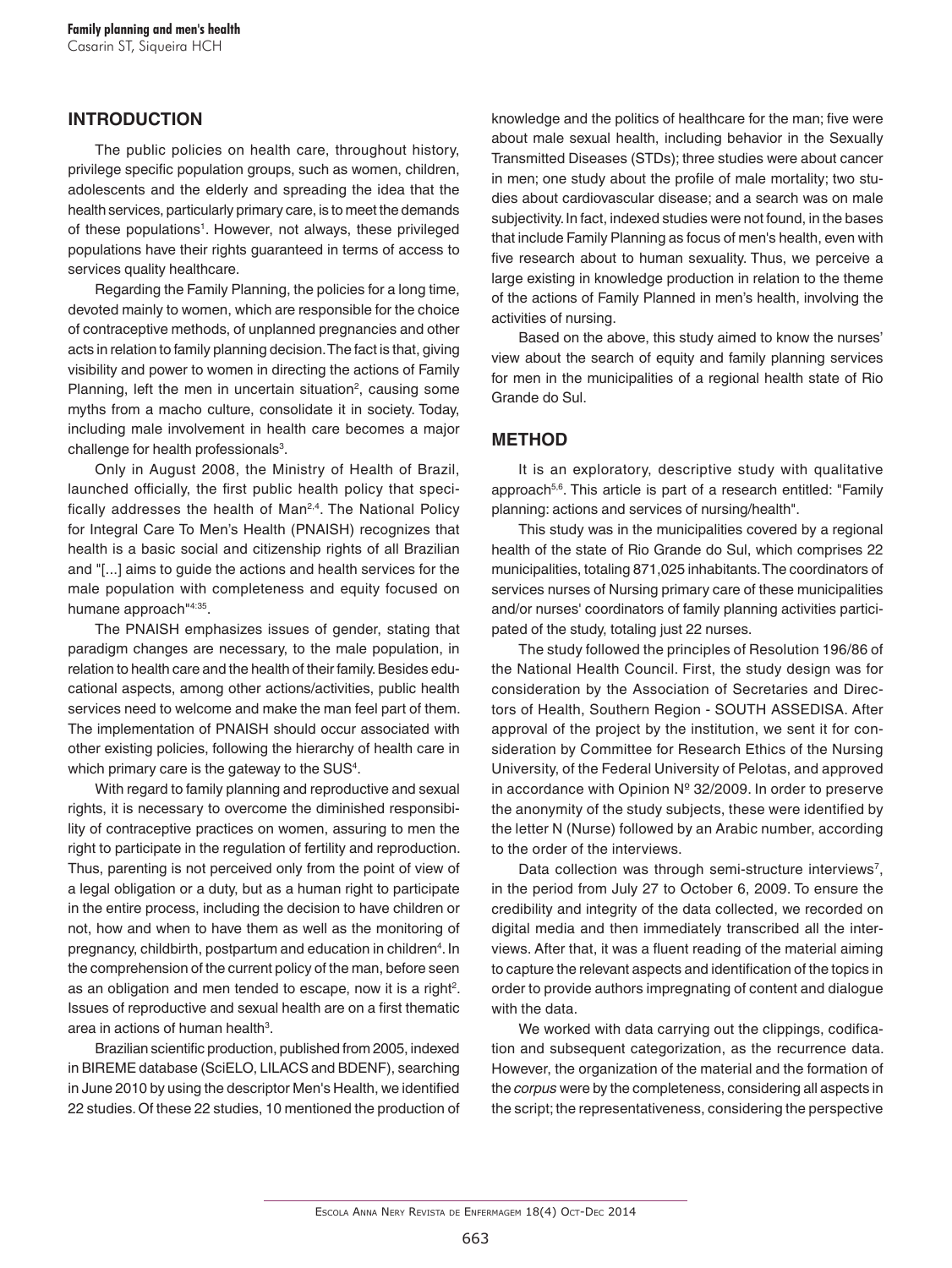of the intended universe; by homogeneity, following the precise criteria for choice of the topic and technical partners; and relevance, analyzing the lines taking into account the objectives of the study<sup>5</sup>.

In their analysis<sup>5</sup>, there was the exploration of the material, i.e., there was the search of categories for understanding the text. This phase consisted in the identification of significant units of record by topic. In this study, one of the categories that emerged from the macro study: Men in family planning; as well as two sub-categories: Men and factors limiting their access to family planning and Men and their reasons for seeking to family planning services.

The term category refers to a concept that incorporates elements or aspects with common characteristics, or which relate to each other, being expressed around a concept that  $can$  encompass the whole<sup>5</sup>.

# **RESULTS AND DISCUSSION**

### **Men in Family planning**

The discussion about the factors that separate the men from the units of primary health care, and especially of family planning services offered by these units needs to be focused on the issue in the debate about gender<sup>1,8,9</sup>. These issues should be "seen as a major factor in the pattern of the health risks of men and how they perceive and use their bodies"3:15.

We understood, therefore, that gender are in built differences, within a given society as it implies being a man and being a woman and the relations that are structured in such differences. We do not deny the biological aspects of the differences between the sexes, but we highlight the sociocultural aspects<sup>10</sup> and that is crucially important to think about the relationships between men and women and their behavior<sup>8</sup>.

Therefore, in this study, gender is the construction throughout history and societies about the differences associated with male and female. Thus, we expect different attitudes and behaviors for men and women at different times in history that go beyond the biological. Men and women have their peculiarities and only through knowledge that these will have a "better approach immediately relational form of male-female, ensuring greater awareness of the specific density of each pole interaction"3:8.

# **Men and factors limiting their access to family planning**

The nurses interviewed said that in general, men are hardly a client that seeks the Basic Health Unit (BHU) for family planning, reproductive and sexual health, as reflected in the speeches of N3, NE5, N6, N9, N10, N11, N12, N14, N15, N19, N20 and N22:

*No, here is more difficult [...] (N3).*

*Very difficult [...] so we get to the men and they also come looking for us (N5).*

*It's hard, is difficult, very difficult [...] (N6).*

*Men do not seek (N9).*

*Very little; the search of man here in the center is minimum. (N10).*

*Men do not come, I do not see them [...] (N11).*

*Very little, very little; sometimes; we have done some vasectomies; but men seek very little (N12).*

*So far no one came to me in that part. Yeah, that part is more complicated (N14).*

*That's difficult. I think that if he had the vasectomy program here, it would not have any demand, it is very difficult (N15).*

*Men do not want to, so they do not look for it very much [...] (N19).*

*Men rarely come looking for us. What I see women who come here are worried because their husbands are sick; or they come to know about vasectomy; but they, it is difficult [...] (N22).*

The N2 nurse observed the fact that the repressed demand, however, she attributes this to a low demand:

> *Men, I think there is a very repressed demand. It is, I think, because they do not want (N2).*

The literature confirms what nurses said, and several studies showed that men in general accesses health services very poor, particularly primary care, and they are intended for children, women and elderly<sup>1,3,9,11,12</sup>. Therefore, the literature suggests that this fact is due to "a characteristic of masculine identity related to their socialization process"1:106, i.e., men undervalue the self-care and attach little importance to his health<sup>3,9</sup> or then seek other health services such as pharmacies and emergency rooms, which would respond with greater objectivity to their demands<sup>9</sup>.

The literature indicates that the understanding of people about what is it being a man is one of the factors that influence the demand for the health services $8,12,11$ . In the ideology of the population, being a man is invulnerable, strong and manly, and these characteristics are incompatible with the demonstration of signs of fear, weakness, anxiety and insecurity, represented by the demand for health services. This fact would jeopardize masculinity approaching the representations of femininity<sup>9</sup>.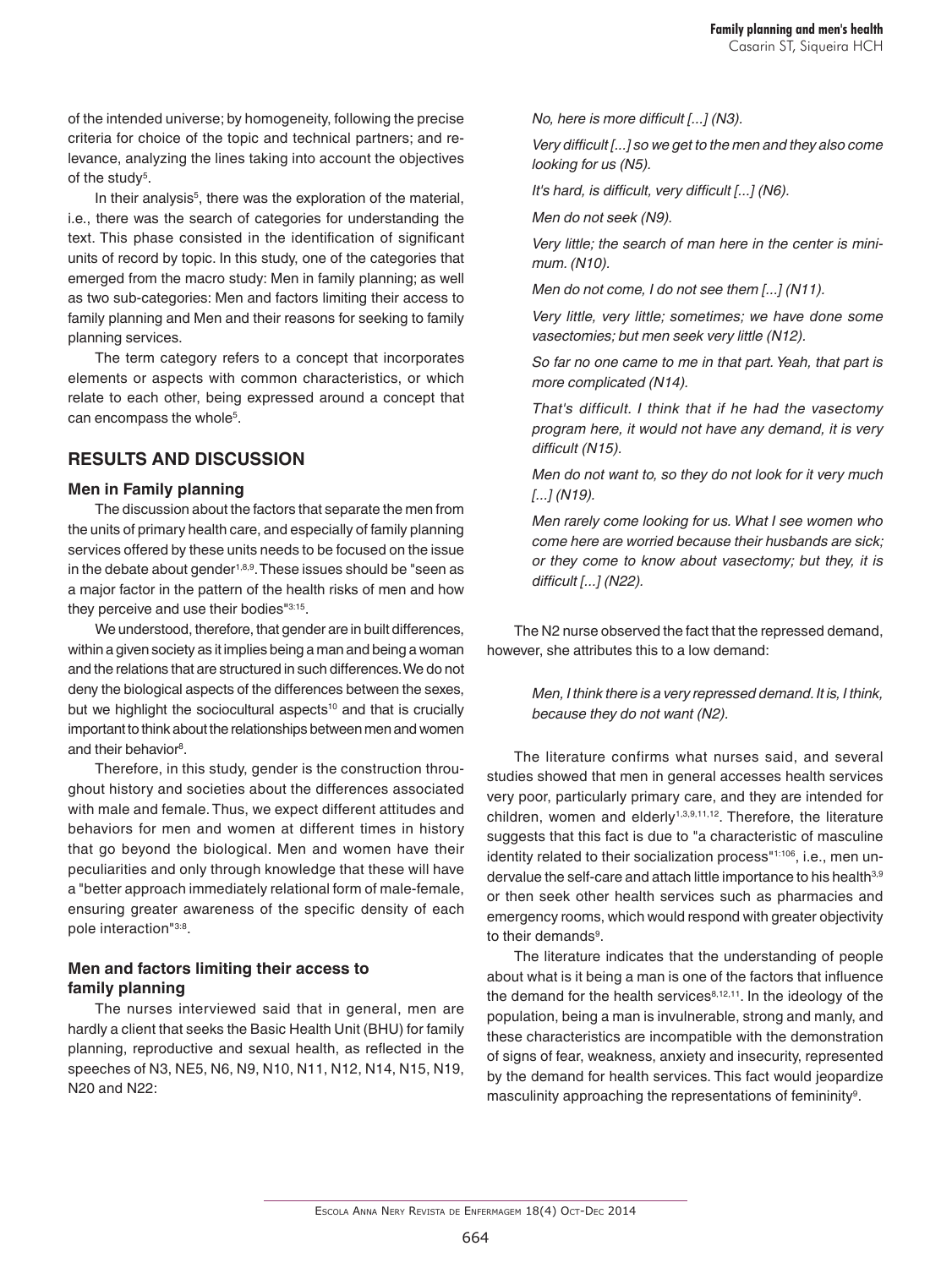The perception that BHU is like a feminized space, primarily composed of professional women and frequented by mainly women, also showed in the literature as a barrier to men<sup>9</sup> "that it would create in men a sense of not belonging to that space"1:106.

Considering that the search for health and family planning services are connected to the imaginary of what is being a man connected to invulnerability, strength and virility $9,11,12$ , the N7, N8, N13 and N21 nurses, refer to factors as shame, fear and prejudice seen as vulnerable are the things that turn away men from seeking family planning:

> *Well, men, it is a very big taboo that who comes to take condoms; often it the women; but then we have a lot of men without planning, for sure (N7).*

> *It is more difficult for men; they have a big fear. It's very rarer even [...] they have more ashamed to come here to talk; but they do not come (N8).*

> *[...] That prejudice of impotence. So, look, it's very complicated (N21).*

The fear of discovering that something is not right with the health or live with the uncertainty of cure<sup>13</sup> and shame to show<sup>8,9</sup> and the belief that is invulnerable<sup>14</sup> are some of the factors that drive men of health services, especially because this is not a male prerogative. The fact is that to discover that men have some disease, like an STD, can bring up how are vulnerable and fragile when not adopting measures to prevent these diseases, or boost their health.

Nurses still remember the mistakes and biases are greater barriers when it comes to the demand for surgical sterilization:

> *For vasectomy? For some time now we had here [...] we had to go to radio to do promotion and here is an area, so that machismo is very strong. Then the men said, they were so afraid of being powerless [...] (N13).*

> *No, we have nothing. I think it would very prejudice (N15).*

The N13 and N15 nurses cite sexism and prejudice as difficulties. These facts suggest that the communities served by the regional health agreeing with the idea that man is invulnerable<sup>13</sup>, and virility is an essential feature in the constitution of the ideals of being a man, in that aggression, the power and the initiative constitute sexual uncontrolled sexual male identity<sup>8</sup>. Aspects of the culture of a patriarchal society imposed on women the responsibility for the maternity, household and domestic tasks of the family, getting men the responsibility for the outside world<sup>14</sup>.

In the literature reviewed are records of men who seek a vasectomy and consequently the fatherhood, seeking their existence freedom<sup>14</sup>. Thus, we considered the gender perspective in areas of primary care. The image that health services are feminized spaces must be transformed to include the health needs of men<sup>1</sup>; in this particular case, the need for family planning. It is urgent a change in professional attitude, to show greater sensitivity to the interactions between gender conceptions and demands brought by men in service use.

Even on the male surgical sterilization, another point that draws attention is the fact that, in the municipalities, the procedure is not offered by the SUS to its users, as mentioned N15, speech above, and verbalized N11:

> *Particular vasectomy I know who do it, but by SUS, no. And it is also not common, from what I see, what I observe (N11).*

In this view, even if the opinion that the vasectomy as a cause of impotence, was worked to bring greater instrumentation for the male, demystifying this prejudice, if health services are not organized to provide the procedure, the efforts of nurses will be better.

It is worth remembering that sterilization is voluntary and legally permitted in: "[...] men and women with full civil capacity and over twenty-five years old, or at least two living children, since complied with the minimum period sixty days of the manifestation of the will and surgery, which the person will be afforded access to fertility regulation services, including counseling by a multidisciplinary team in order to discourage early sterilization"15. Therefore, in order to comply with the law, municipalities need to be organized to provide the procedure by SUS for clients, a fact that is not true in some of the cities studied.

It is also necessary to consider as N11 remember that, in the municipalities of the regional study of health, men's health is not yet discussed, or is not seen as a priority issue within public health policies:

> *No, I put that to the staff. Men's health does not have here, is not yet in [name of city]. Now we're entering with the worker's health, but the health of man, thus directed to the man, no, it has nothing (N11).*

Although the actions of Family Planned are not directed to human health, some nurses seek to integrate them in BHU:

> *When I attend, we ask for the husband to come together to choose the method, but we know that it does not work very well, they do not come (N17).*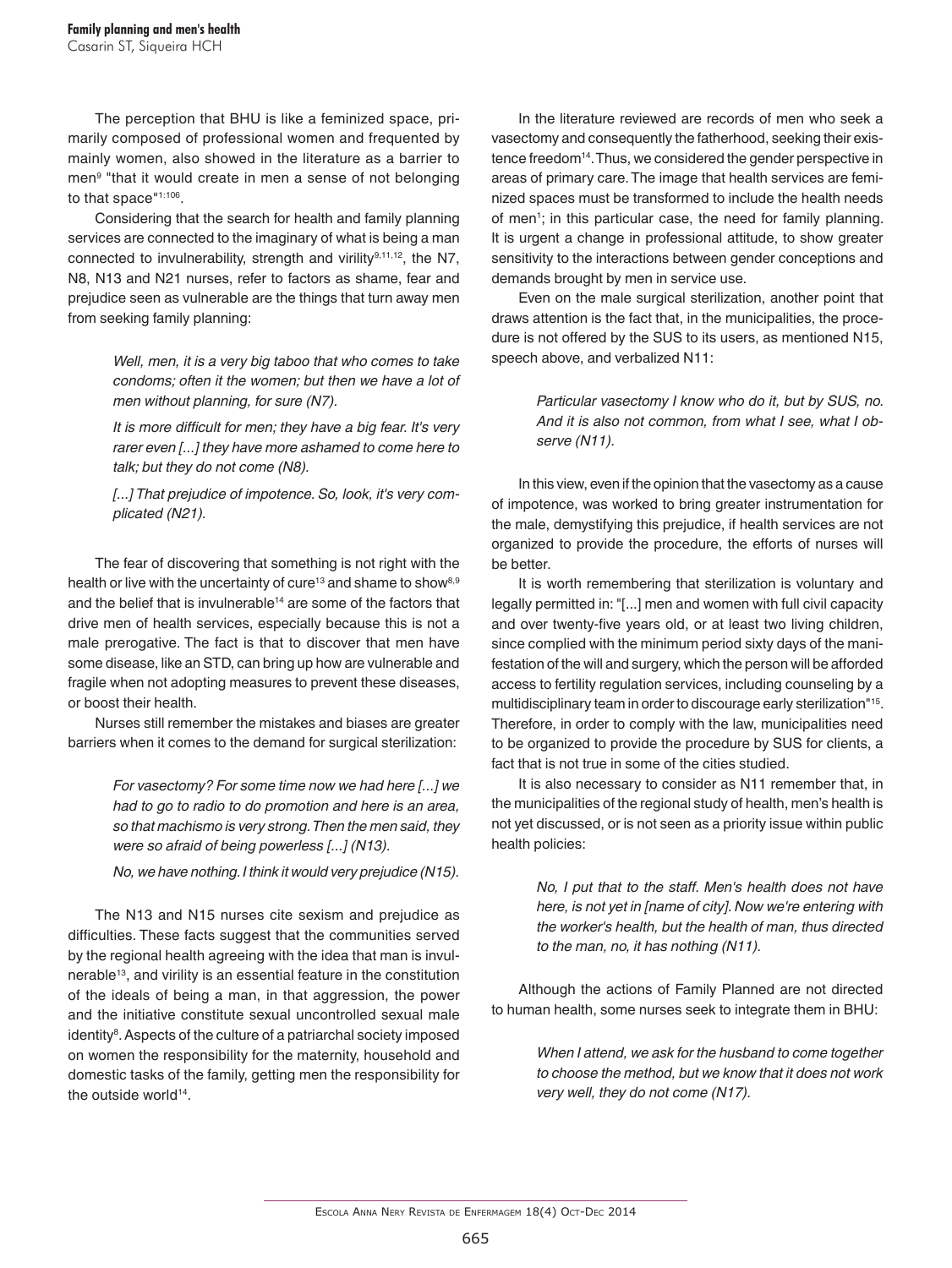*Men's health is kind of complicated. You know we invited them to participate in family planning [...] (N16).*

[...] We try to do it, but they are not adhering very well *[...] (N20).*

There are also reports of the existence of campaigns for the prevention of penis and prostate cancer, but even so, the demand was small:

> *[...] Last year, we had a campaign like this, for men to go; the test was performed; until the rectal examination was done; but there was not a lot of people. They will not [...] (N20).*

As N20, observing that men have not joined the campaign for the detection of prostate cancer and penis in their city, this fact is associated with fear, and especially to shame. Exposed to another man or another woman is also an explanation to avoid searching for health care by men and possibly by the lack of habit that they have to seek health services; unlike the woman who, throughout the history of health sciences, has always had her exposed body, especially in the fertile period $^{\circ}$ .

The speeches denote the lack of guidance that the male population has in relation to their sexual health, since men prefer not to seek health services for prevention activities to develop a type of cancer, absolutely curable if detected in early stages. The literature indicates that, every day, in many different ways, men receive some guidance for the fact of the importance of preventive measures and early diagnosis, but still exposing themselves naively to easily preventable diseases<sup>13</sup>.

Thus, it is necessary that nurses prepare themselves to instruct their clients, directing their actions also to men, since only women are primary prevention actions to focus cancers. Accurate targeted actions aimed at questioning of male problems involving these issues are important, because it is not enough just to include men without discussing the inequalities between men and women when talking about family planning.

It is also worth mentioning the issues of accessibility of health services and how they are organized to meet and understand the specifics of male demands. One of them is the work activity of man, which is alluded to in bibliographies as a barrier to seeking the primary care services<sup>9,11,12</sup>. The opening hours of most BHU coincides with the work schedule and thus the professional activities are first on the list of men's priorities, especially when it comes to men with low purchasing power, since "the association between provider and be a man is still very present in the social imaginary"9:569.

Another important fact is for the low frequency of male users at BHU corresponding to the perspective of those having other

impediments such as the need to get into queues, which means lost time for work; the lack of programs or activities directed specifically to their needs first, and also the lack of specialized health units in men's health<sup>9</sup>.

The regional health where the study was conducted is characterized by the large distance between the municipalities and the predominance of the rural area as a nurse reminded N4:

> *[...] So condoms, they do not come to pick up because, well, it is far from the settlements, sometimes someone comes there and takes it personally or they pick them on the day of attendance. At least once a month there is service in all locations (N4).*

The distance in the communities to the basic units and vice versa, constitutes a barrier that needs to be transposed by both users, as by health professionals. It is understood that the municipalities of the regional health have an extensive rural area, and some of them do not exist BHU. Thus, the distance is one of the major obstacles faced by users of SUS in these municipalities. Thus, health services need to adapt to meet these locations and meet their demands; of these forms is the displacement of professionals with mobile units.

It is understood that, for greater adherence to masculine Family Planning, it is necessary that the services become more convenient for men, through educational programs on sexual and reproductive health. It is necessary to involve both sexes in the discussion of this topic, achieving thus more participatory and responsible men.

It is necessary to organize the work of health professionals, with the intention of strengthening actions before men, who are also users of the Unified Health System, as well as seek resolution and equity, given the health needs of these users<sup>16</sup>.

### **Men and their reasons for seeking to family planning services**

Some nurses report that demand for men to BHU is when they are already ill:

> *Men's kind of complicated. The men will only go to the cener when they are sick (N20).*

Or search for specific medical care for STDs:

*[...] There is a doctor who is a urologist who treats a lot of STDs. They come to him, as well, but looking method thus contraceptive, no. They come because they're an STD, or because they're sexual problem, sexual dysfunction, not for the method. They even look for the condom (N19).*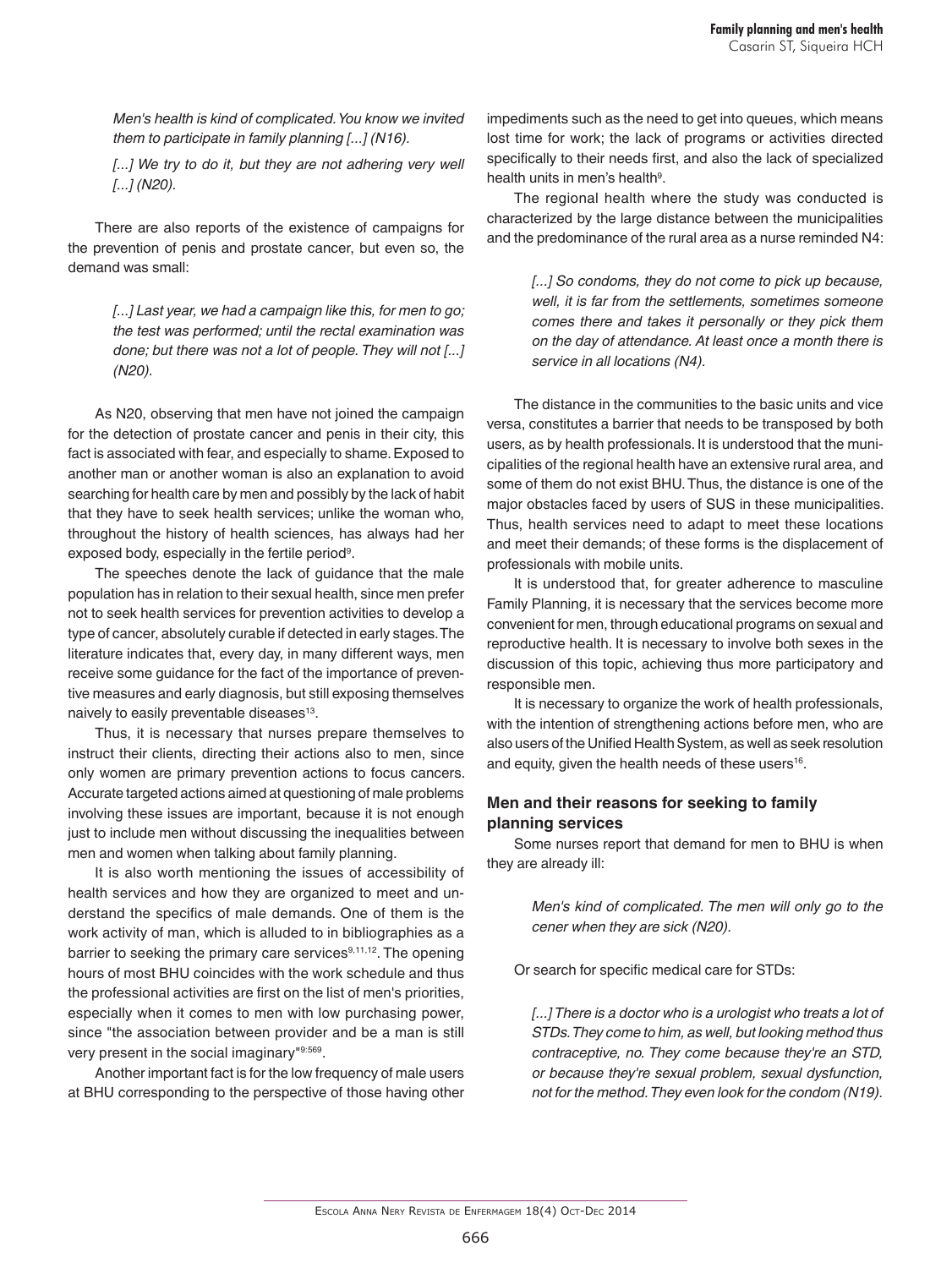Or for exams or medical care because they cannot, as shown by N22:

> [...] the search of men here, for nursing is to get tested *for HIV. Like I said, who does pre and post-test and the collection here, are nurses. Then they come. Sometimes they cannot get to the doctor and come to us because they are with any genital lesion [...] (N22).*

The N17 nurse states that men access to the BHU for the condoms only; This fact is also observed in the speech of N3 and N22:

*They come for a condom [...] (N17).*

*[...] Funny, some even come in the unit, but it is more for consultation. Some come get condoms, but they are not many (N3).*

*Regarding the methods, what I observe is seeking a condom, and this has greatly increased, but no one ever comes here asking for vasectomy, or follow the companion comes to receiving guidance on other methods [...] (N22).*

When discussing male participation in contraception, there are a limited number of methods available solely to the decision of men; i.e., that man makes use of coitus interruptus, or undergoes vasectomy and use of condom. The literature points to the fact that male participation in contraception is more frequent in support of women, and the methods of periodic abstinence or agree with the use of methods considered high efficacy (hormonal, tubal ligation and Intrauterine Device)<sup>17</sup>. "The emptying of the options of contraception prevents men from living their sexuality free of tensions and fears of an unwanted pregnancy"14:80.

Furthermore, cultural aspects structure topics with the absence of males, and studies have focused on the man concentrated on the issue of sexuality $^3$ .

The fact that men are appearing at BHU to withdraw the barrier method may be signaling to a new reality, that is, men are going beyond the comfortable situation to support partners in relation to family planning. In this sense, the search for the exercise of a right, begin planning their family. This fact points to the need for health professionals be alert and aware of it, calling these users to other activities against family planning, among them educational. Furthermore, they can take the opportunity to create more this playing field of nursing actions.

# **FINAL CONSIDERATIONS**

The study results showed that in the cities studied nurses identify that men seek actions and family planning services along

with guidance for sexual and reproductive health; to have access to condoms; because they are with any demand concerning the prevention and diagnosis of STDs or require some other medical service for which could not care.

The results also point to the fact that the imagination of man is to be invulnerable and virile might be one of the factors that drive men to seek family planning and the myths and beliefs about sexual impotence and fear of getting sick too are involved. However, barriers to access, as the unavailability of services related to the SUS, like vasectomy, or related to primary health services (adequacy of schedules, long lines and distance of residence and/or work) make it impossible that men seek for family planning.

The study shows how limiting the impossibility of being able to identify whether the provision of family planning services are sufficient or insufficient, for men, in the cities studied, but it is emphasized that male demands for family planning are urgent and cannot be ignored. However, is not enough to meet the biological demands for curative and preventive activities; you need to think primarily in the actions of health promotion. It is necessary to call the men to health teams, even moving them to the communities, since the distance of rural localities in relation to health services was one of the barriers.

It is understood that, for greater adherence to masculine Family Planning, it is necessary that the services become more appropriate for men. It is necessary to make use of dialog, to address the issues of human health and, in particular, issues related to Family Planning. Moreover, it is necessary, through creative actions, educational and motivational programs for sexual and reproductive health, engage in a participatory way, both sexes, taking into account gender differences.

The awakening of a more shared vision among men and encouraging demystifying fears and prejudices can be planned educational activities for nursing, in order to contribute to a more effective and responsible participation of men in family planning. These demands must be in the perspective of gender, respecting their differences.

# **REFERENCES**

- 1. Figueiredo W. Assistência à saúde dos homens: um desafio para os serviços de atenção primária. Cienc. saude colet. [on line]. 2005;[citado 2010 jun 25];10(1):105-9. Disponível em: http://www.scielo.br/pdf/csc/ v10n1/a11v10n1.pdf
- 2. Carrara S, Russo JA, Faro L. A política de atenção à saúde do homem no Brasil: os paradoxos da medicalização do corpo masculino. Physis [on line]. 2009;19(3):659-78 [citado 2010 jun 25]. Disponível em: http:// www.scielo.br/pdf/physis/v19n3/a06v19n3.pdf
- 3. Schraiber LB, Gomes R, Couto MT. Homens e saúde na pauta da Saúde Coletiva. Cienc. saude colet [on line]. 2005;[citado 2010 jun 25];10(1):7-17. Disponível em: http://www.scielosp.org/pdf/csc/v10n1/ a02v10n1.pdf
- 4. Ministério da Saúde (BR), Departamento de Ações Programáticas. Política Nacional de Atenção Integral a Saúde do Homem: princípios e diretrizes. Brasília (DF): Ministério da Saúde; 2008.